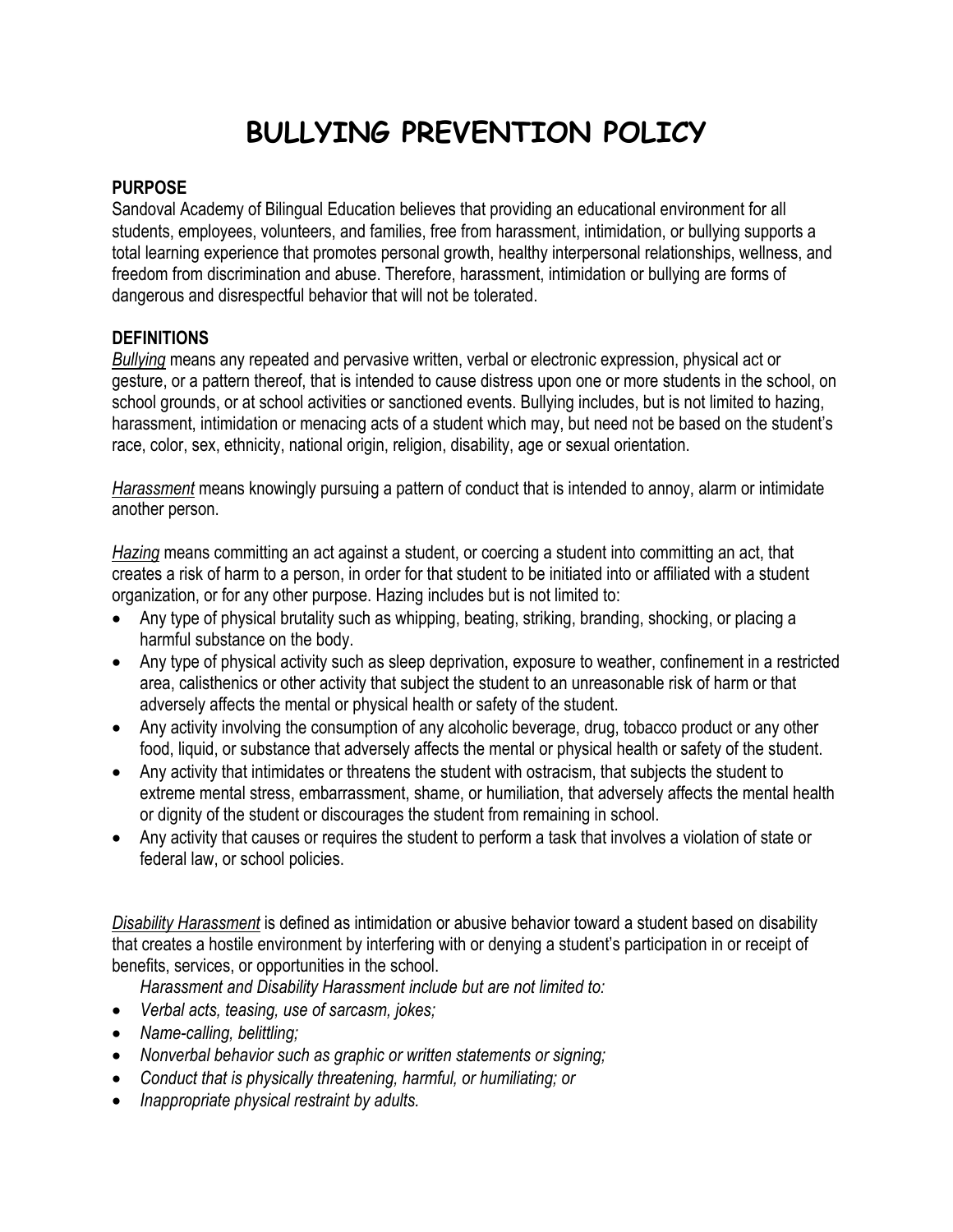*Racial Harassment* consists of physical or verbal conduct relating to an individual's race when the conduct:

- Has the purpose or effect of creating an intimidating, hostile, or offensive academic environment;
- Has the purpose or effect of substantially or unreasonably interfering with an individual's academic performance; or
- Otherwise adversely affects an individual's academic opportunities.

*Sexual Harassment* means any unwelcome sexual advances, requests for sexual favors, or other inappropriate verbal, written, or physical conduct of a sexual nature. Sexual harassment may take place under any of the following circumstances:

- When submission to such conduct is made, explicitly or implicitly, a term or condition of obtaining an education; or
- Submission to or rejection of that conduct or communication by an individual is used to factor in decisions affecting that individual's education; or
- That conduct or communication has the purpose or effect of substantially or unreasonably interfering with an individual's education, or creating an intimidating, hostile or offensive educational environment.

## **NOTICE OF PROHIBITION AGAINST BULLYING AND ANTI-BULLYING INTERVENTIONS**

*Sandoval Academy of Bilingual Education prohibits bullying/harassment. Bullying/Harassment is when an individual takes out aggression toward another in the form of criticism, exclusion, isolation, teasing with verbal, psychological, emotional, and physical violence. If behaviors toward another student(s) make him or her feel intimidated, uncomfortable or if the student feels threatened, it may be considered bullying harassment even if the harasser did not intend for his or her actions to be offensive. Bullying includes, but is not limited to, hazing, harassment, intimidation or menacing acts of a student which may, but need not be based on the student's race, color, sex, ethnicity, national origin, religion, disability, age or sexual orientation that a reasonable person under the circumstances should know will have the effect of:*

- *Placing a student in reasonable fear of physical harm or damage to the student's property; or*
- *Physically harming a student or damaging a student's property; or*
- *Insulting or demeaning any student or group of students in such a way as to disrupt or interfere with the school's educational mission or the education of any student.*

*Students and parents may file verbal or written complaints concerning suspected bullying behavior to the School Principal/Director. Any report of suspected bullying behavior will be promptly reviewed. If acts of bullying are verified, prompt disciplinary action may be taken against the perpetrator, up to and including suspension and/or expulsion.*

Staff will be reminded at the beginning of each school year about the Anti-Bullying Policy, as well as their responsibilities regarding bullying behavior. A copy of the policy will be disseminated annually.

## **REPORTING INTIMIDATION, HARASSMENT OR BULLYING BEHAVIOR**

Any student who believes he/she has been the victim of harassment, intimidation, bullying, or hazing by a student or school personnel, or any person with knowledge or belief of such conduct that may constitute harassment, intimidation, bullying, or hazing toward a student should immediately report the alleged acts.

- 1. The report may be made to any staff member. The staff member will assist the student in reporting to the Principal/Director or other personnel.
- 2. Teachers and other school staff who witness acts of bullying or receive student reports of bullying are *required* to promptly notify designated staff.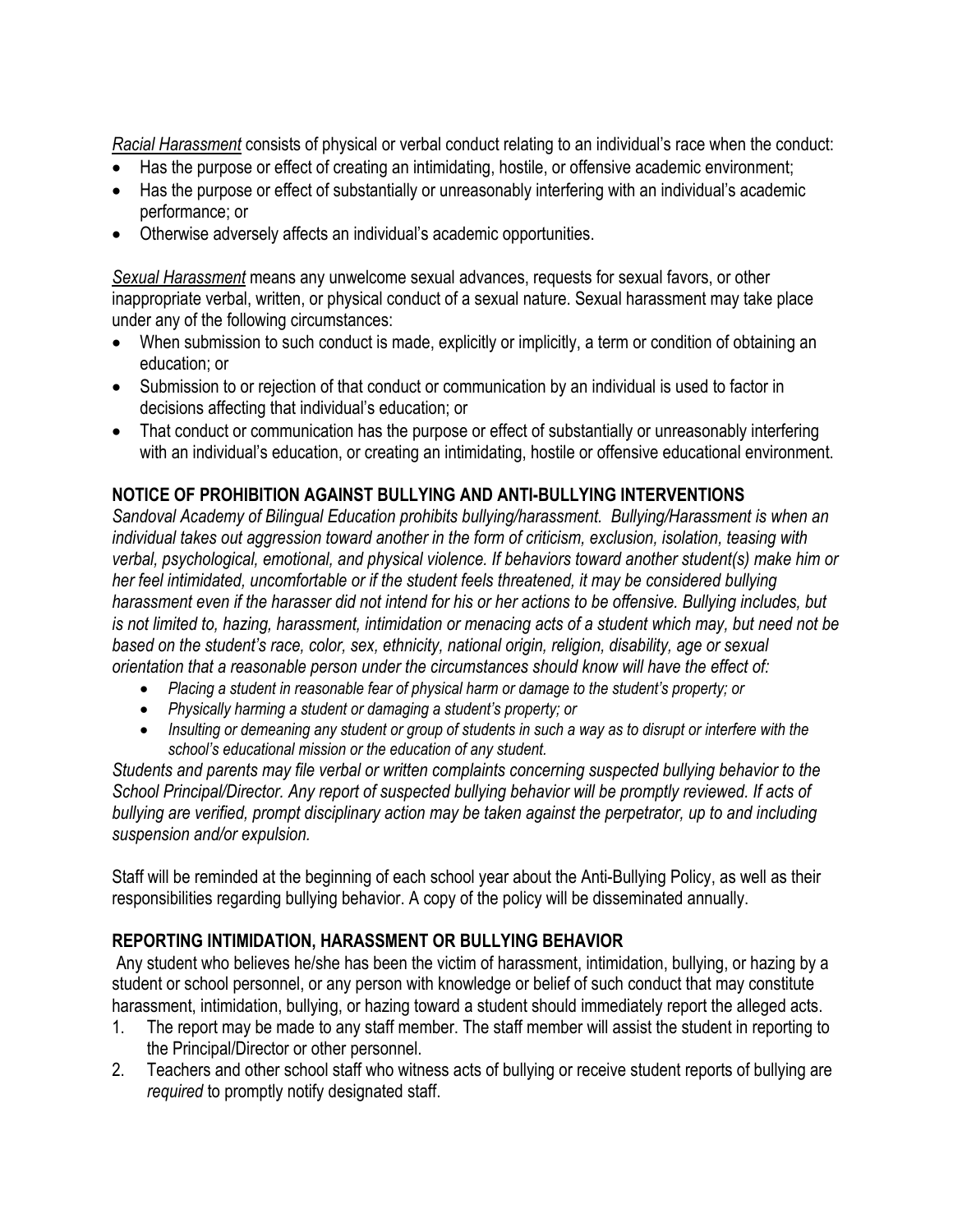- 3. Reports should be done in writing using the Harassment, Intimidation, Bullying, or Hazing Complaint Form. A copy of this form will be submitted to administration.
- 4. School Principal/Director or designee is *required* to accept and investigate all reports of intimidation, harassment or bullying.
- 5. School Principal/Director or designee is *required* to notify the parent or guardian of a student who commits a verified act of intimidation, harassment, or bullying of the response of the school staff and consequences that may result from further acts of bullying.
- 6. Retaliation against an individual who either orally reports or files a written complaint regarding harassment, intimidation, bullying, or hazing or who participates in or cooperates with an investigation is prohibited.
- 7. The right to confidentiality, both of the complainant and the accused, shall be preserved consistent with applicable laws.
- 8. If harassment or bullying continues, the perpetrator will be immediately suspended and removed from the school, pending a long-term hearing.
- 9. To the extent permitted under the Family Educational Rights and Privacy Act (FERPA), school staff is *required* to notify the parent or guardian of a student who is a target of bullying of the action taken to prevent any further acts of bullying.

## **INVESTIGATING INTIMIDATION, HARASSMENT OR BULLYING BEHAVIOR**

Sandoval Academy of Bilingual Education administration or their designee will appropriately and promptly investigate all reports of harassment, intimidation, bullying, or hazing. In determining whether the alleged conduct constitutes bullying, the totality of the circumstances, the nature of the conduct, the student's history, and the context in which the alleged conduct occurred will be investigated.

- 1. The administrator will make every effort to inform the parents/guardians of the victim and the accused of any report of harassment, intimidation, bullying, or hazing *prior* to the investigation taking place.
- 2. The investigation shall consist of personal interviews with the complainant, the individual(s) against whom the complaint was filed, and others who may have knowledge of the alleged incident(s) or circumstances giving rise to the complaint. The investigation may also consist of other methods or documents deemed relevant by the investigator.
- 3. The school may take immediate steps to protect the complainant, students, teachers, administrators, or other school personnel pending the completion of an investigation.
- 4. The investigation shall be completed as soon as possible. The Principal/Director (or investigator) shall make a written report. The report shall include a determination of whether the allegations have been substantiated as factual and whether they appear to be violations of this policy. If the complaint involves the Principal/Director, the report shall be submitted to the Governing Council who will then designate an investigation to determine the validity of the report and will then make a decision, based on the investigative findings, whether or not to file a complaint with the New Mexico Public Education Department, Educator Ethics Bureau. A copy of the completed report will be maintained by the school's administration.
- 5. The Special Services coordinator will be involved in all reports involving a student receiving special services to ensure a fair investigation. Sandoval Academy of Bilingual Education will follow IDEA regulations when investigating students receiving special services.

## **CONSEQUENCES FOR BULLYING**

1. Verified acts of bullying shall result in intervention by the building Principal/Director or his/her designee that is intended to ensure that the prohibition against bullying behavior is enforced.